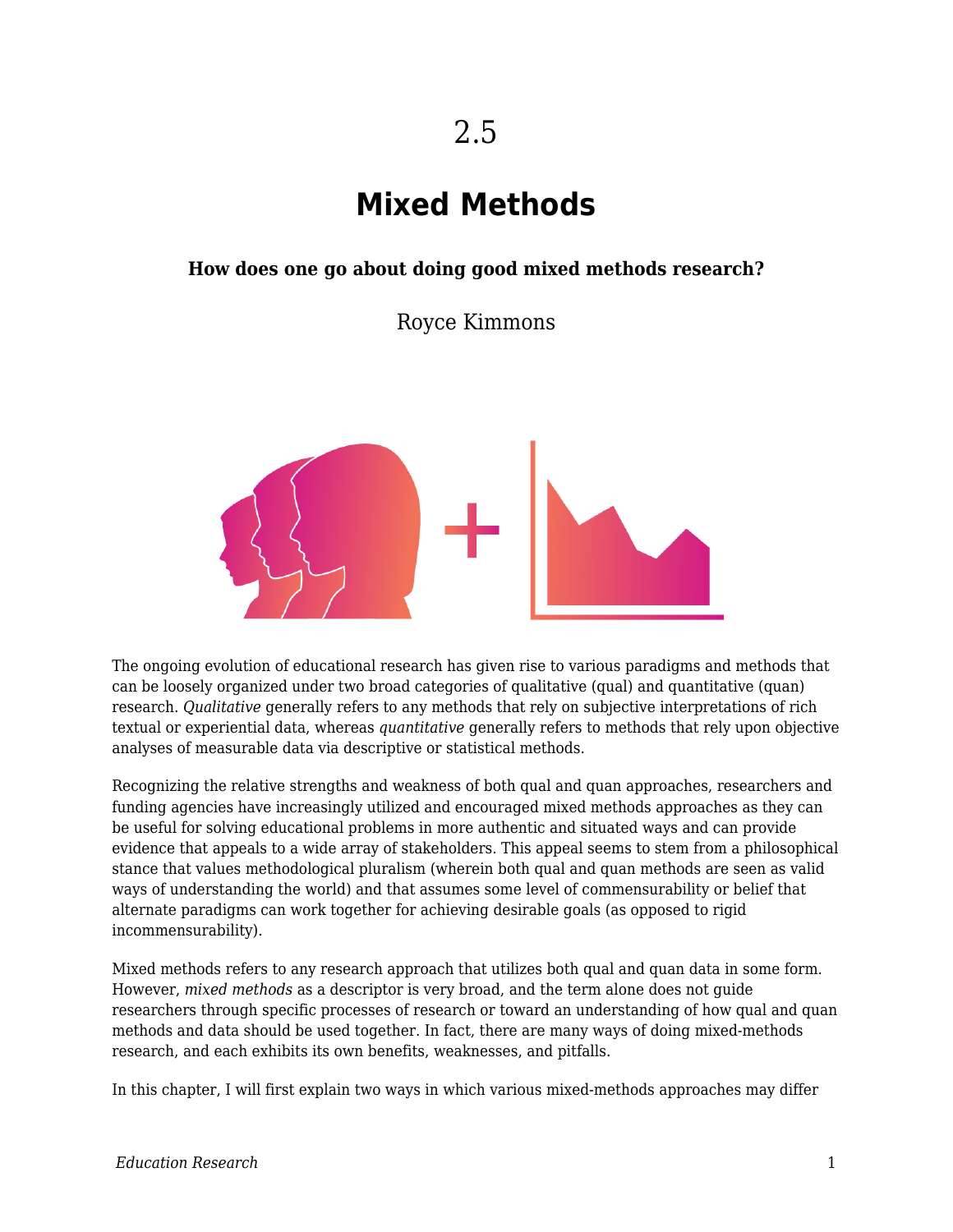from one another: temporal order and emphasis. I will then provide specific examples of mixedmethods designs–including triangulated, explanatory, exploratory, embedded, transformative, and multiphase–which may be useful for guiding researchers in planning exactly how qual and quan methods should interact in their mixed methods studies. I will then conclude by providing some guidelines for conducting good mixed-methods research.

#### **Key Terms**

Incommensurability

The assumption that differing paradigms or worldviews are not readily compatible with or reducible to one another.

Mixed Methods

A research approach that uses both qualitative and quantitative methods.

## **Temporal Order**

Though all mixed-methods studies involve both qual and quan data, how and when these data are collected and analyzed may differ across studies with researchers either engaging in a parallel (+), linear  $(\rightarrow)$ , or iterative  $(\rightarrow)$  process (see Figure 1).



Fig. 1. Mixed methods may be approached either in a parallel, linear, or iterative manner

Parallel mixed-methods designs involve collecting and analyzing both qual and quan data in tandem, where each process operates independently of the other. An example of this would be conducting surveys and focus groups simultaneously, analyzing the results of each, and reporting findings in a manner that compares and contrasts them. Such approaches typically involve multiple researchers or teams of researchers who work separately to conduct divergent analyses and who then come together for determining what the results mean in relation to one another. In parallel designs, researchers are essentially conducting separate studies simultaneously that are treated as distinct pieces of evidence for answering the guiding research question.

Linear mixed-methods designs, on the other hand, involve sequential steps that alternate between qual and quan methods where the second step is informed by or expounds upon what is found in the first. An example of this would be to do an experimental study comparing student scores on a test (quan) and then conducting interviews with some low-performing students to see why they struggled (qual). An inverted example of this would be to first conduct focus groups with students to discover what they might anticipate struggling with on a test (qual) and then designing the test with these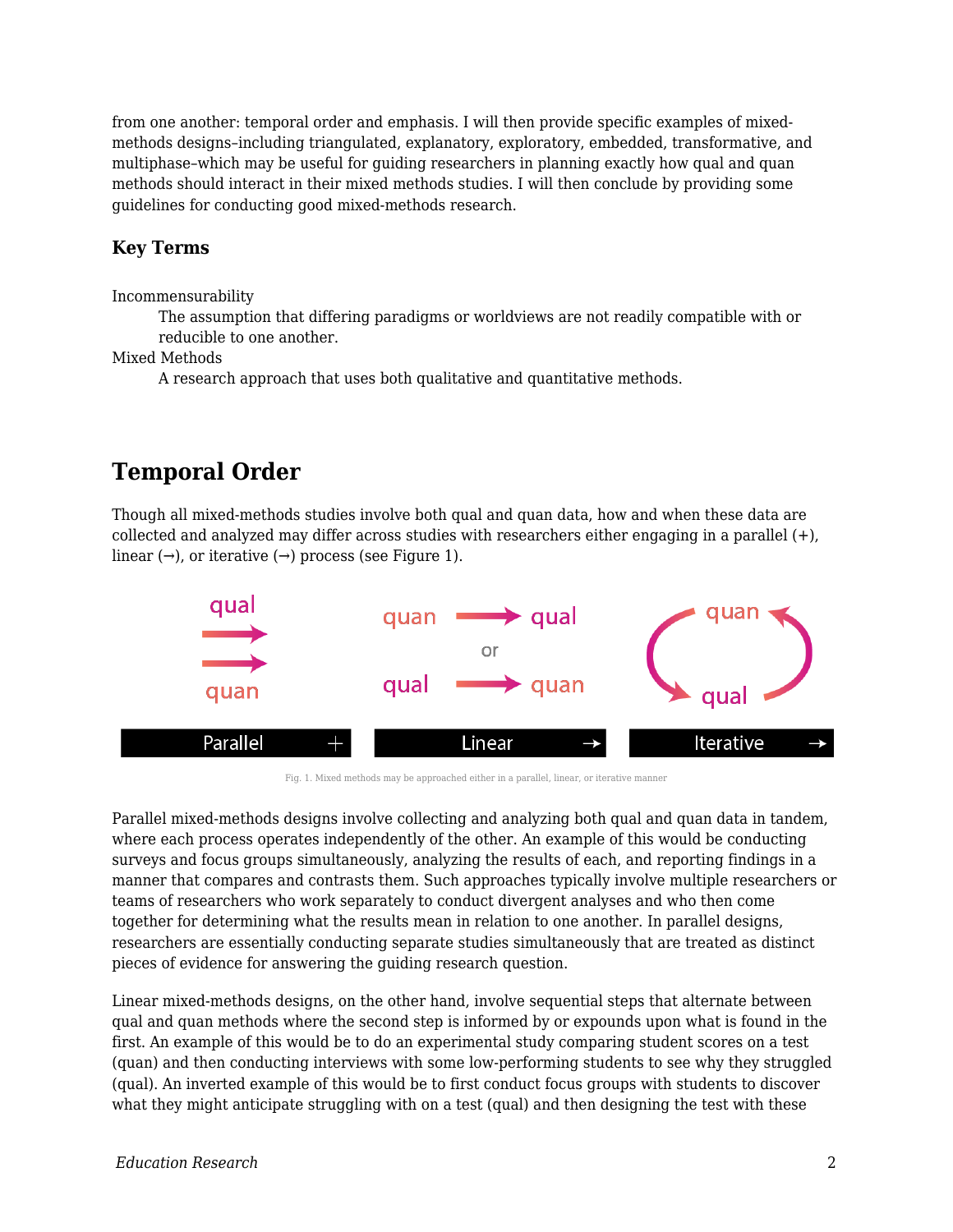considerations in mind and conducting the test with students (quan). In both cases, there were separate, clearly-delineated steps in the data collection and analysis process, and the second step built upon the first. This notably differs from parallel structures, because what is actually done in the second step might not be clear until after the first step is complete (e.g., what questions will be asked on the test or in interviews), allowing for refining of some methods as the study progresses.

Iterative mixed-methods designs are special cases of linear designs that simply take three or more steps in data collection and analysis where each step informs the subsequent step. An example of this would be conducting interviews with participants to initially understand a phenomenon (qual), using these results to construct a survey that is then administered to a larger sample (quan), and then doing follow-up interviews with participants who answered the survey in particular ways (qual). In this case, the first qual step is used to inform the design of the survey needed for the quan step, which is taken to generalize results. But, then another qual step is taken to clarify or hone in on specific topics or nuances that were identified in the quan step. This process can then continue as long as needed (e.g., testing an intervention quantitatively) as each step informs the next.

In practice, the difference between a linear and an iterative design often just comes down to where the line is drawn between studies within the larger scope of a research project or agenda. Given that most research studies are reported in academic journals with restrictive word limits, describing the methods and results of three different stages of data collection and analysis (e.g., qual→quan→qual) may not be feasible. Also, it may just not make sense to report on all stages of a research project in the same report. As a result, an iterative design like qual→quan→qual might be broken up into three single-method studies (e.g., a qual study, a quan study, and another qual study) or some combination of mixed-methods and single-method studies (e.g., a qual→quan mixed-methods study and a qual single-method study). That is to say that even if a project might employ mixed methods overall, this does not mean that all reports would need to be framed as mixed methods.

## **Emphasis**

In addition to temporal order, mixed-methods designs also vary in the relative importance they ascribe to qual vs. quan methods, either prioritizing qual (QUAL>quan), prioritizing quan  $(QUAN>qual)$ , or treating the two approaches with equal weight  $(QUAL=QUAN)$ . For instance, in a study that measures student performance on a test after playing a learning game, researchers might focus their inquiry on the effects of the game upon measurable learning outcomes (QUAN) while also collecting a few responses from students on what they liked about the game (qual). In contrast, another study might conduct in-depth interviews with students about their experiences with educational games (QUAL) while also collecting and reporting on survey results from all students in a school regarding time spent playing games (quan). In both of these cases, one methodology is prioritized as being central to the study while another is utilized to contribute slightly to the results (e.g., as isolated comments or contextual descriptives).

In cases where one method is prioritized over another, expectations of scholarly rigor will be more heavily emphasized with the prioritized method. That is, if QUAN is prioritized, then researchers will need to more carefully ensure that they are meeting the expectations of quantitative rigor necessary for generalizability, predictive power, validity, etc. but may give limited attention to expectations of qualitative rigor (e.g., negative case analysis). In contrast, if QUAL is prioritized, then researchers will need to carefully ensure that they are meeting expectations of qualitative rigor necessary for transferability, positionality, trustworthiness, etc. but may give limited attention to expectations of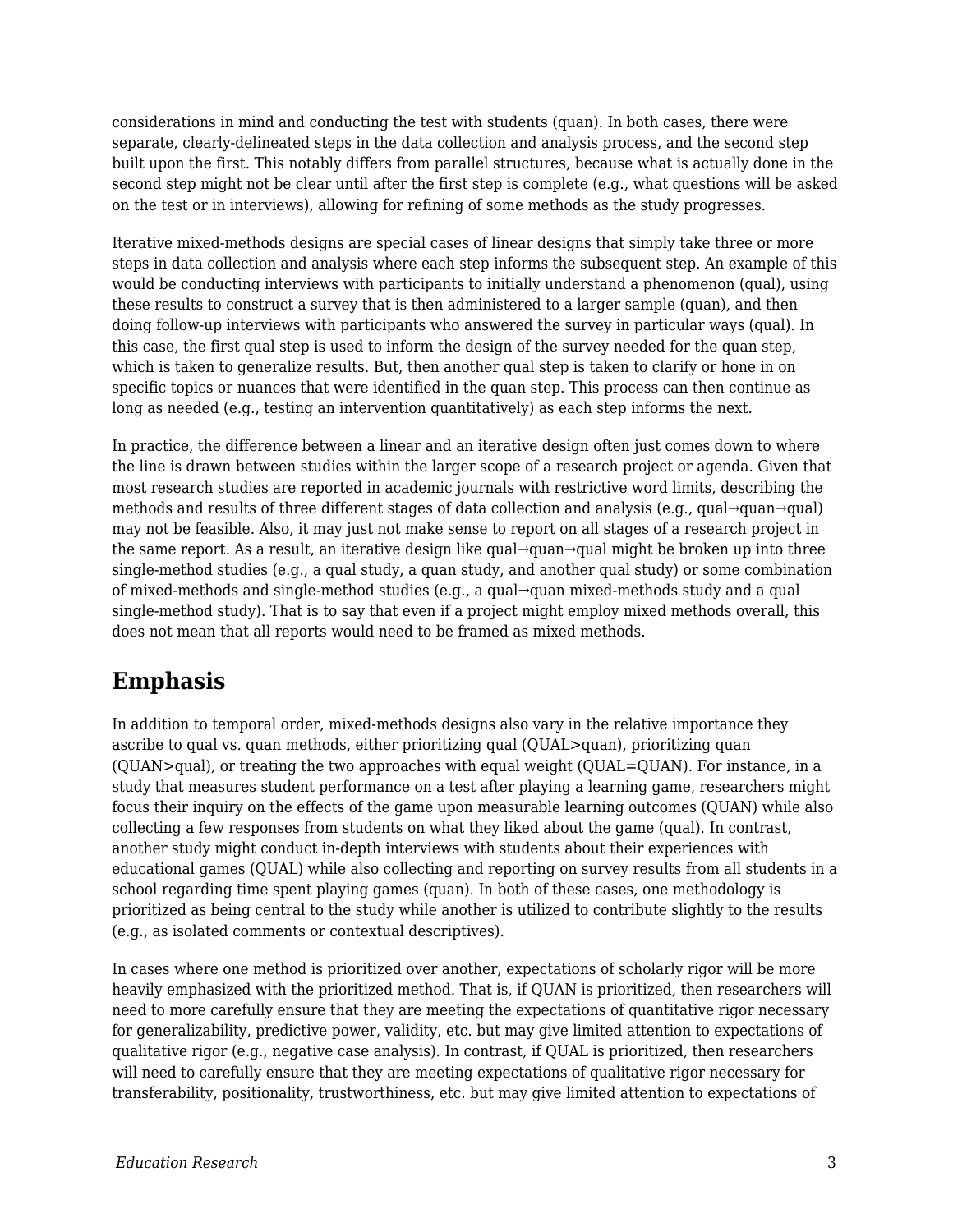quantitative rigor (e.g., reliability). Such prioritization reveals that though both qual and quan data may be used in the same study, each type of data may be used through the lens of a paradigm that will treat one as more important, useful, or meaningful than the other.

Because qual and quan methods are used to answer different research questions, this also means that prioritizing one over another will impact the type of questions we can answer. As a result, many mixed methods studies will have a primary research question, which will be answered with the prioritized method, and also have one or more secondary research questions, which will be answered with the deprioritized method. An example of this would be asking a primary question like "What percent of U.S. teens experience bullying in schools?" (QUAN) accompanied with a secondary question like "How do some teens describe the trauma associated with these experiences?" (qual). In this case, each question requires different data and analyses to find an answer, and since the first question is the primary research question, its methods will be prioritized to the second.

The upshot of this is that in studies where QUAN and QUAL methods are prioritized equally, researchers must carefully attend to the rigor expectations and requirements of each paradigm, attending to potentially contradictory requirements in the same study (e.g., objectivity vs. positionality, generalizability vs. contextual understanding). An example of this would be doing a generalizable survey of U.S. teachers on the topic of teacher attrition (QUAN) while also conducting in-depth interviews with diverse teachers regarding their experiences leaving the profession (QUAL). Doing this in a single study is very difficult because it may require researchers to operate within multiple epistemological paradigms simultaneously and grapple with how to navigate contradictory evidence and values (e.g., how much attention to give to individual teachers' experiences that do not reflect the norm).

Part of the strength of doing both qual and quan methods in the same study is that it allows you to approach problems from multiple lenses, drawing upon the benefits of both approaches. However, if done poorly, sloppy mixed methods studies that fail to meet the rigor requirements of their necessary paradigms may instead make results susceptible to the weaknesses of both, meaning that results are neither generalizable nor transferrable. All mixed methods studies should rigorously adhere to the requirements of at least one approach and (ideally) to both if it is possible and appropriate for answering the targeted research questions.

## **Common Mixed-Methods Designs**

Because mixed-methods designs differ in temporal order (parallel vs. linear) and emphasis (QUAL vs. QUAN), there are at least nine different ways of structuring a mixed-methods study (see Table 1). Some of these are more common than others and have been recognized by researchers as useful in many settings, while others might be theoretically possible but are less commonly used.

#### **Table 1**

*Mixed Methods Designs as Determined by Methodological Priority and Temporal Order*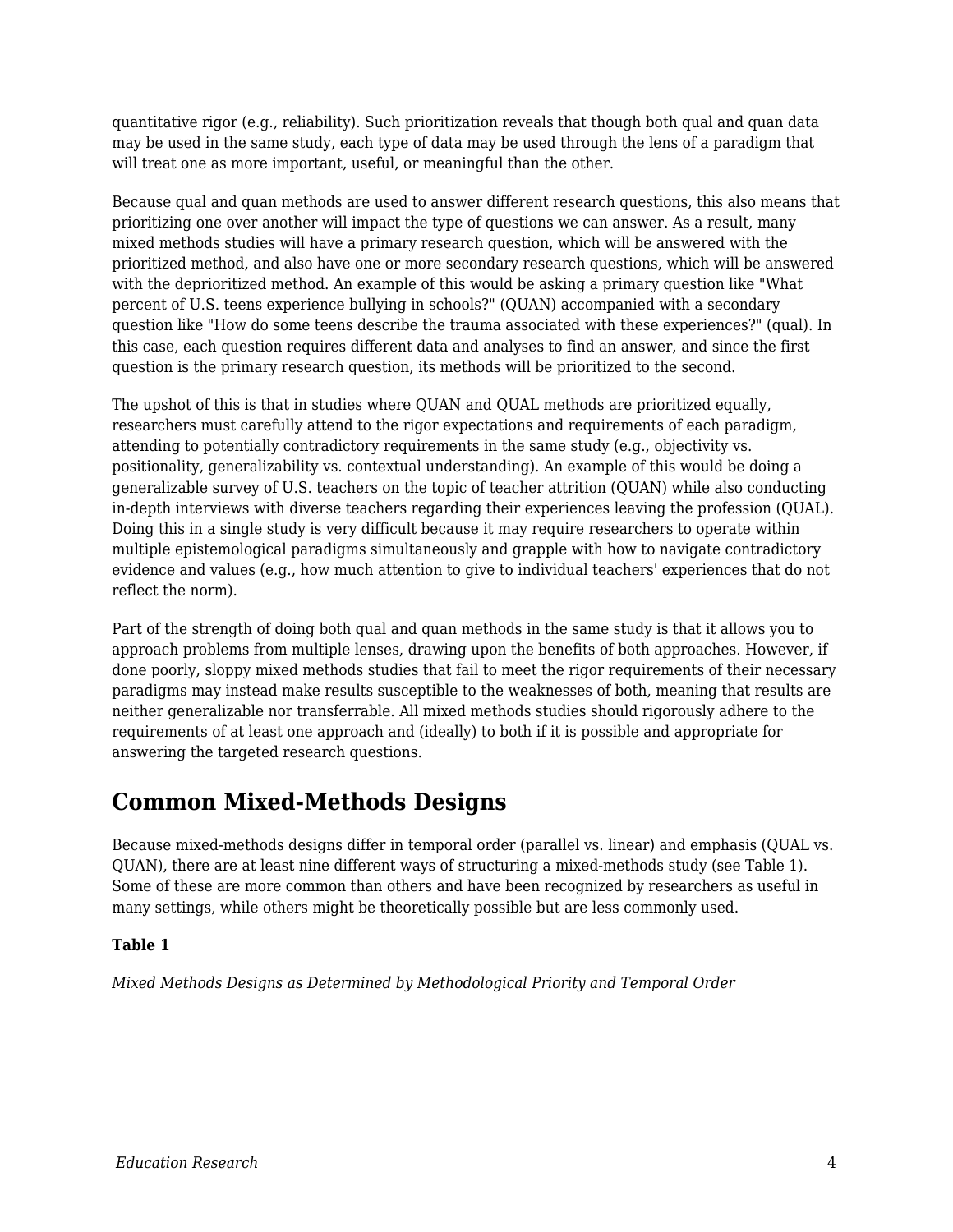| <b>Temporal Order</b>    | <b>Emphasis</b>         |                         |              |
|--------------------------|-------------------------|-------------------------|--------------|
|                          | <b>QUAN</b>             | <b>OUAL</b>             | Equal        |
| <b>Parallel</b>          | qual+QUAN               | QUAL+quan               | QUAL+QUAN    |
|                          | Embedded                | Embedded                | Triangulated |
| <b>Quan-First Linear</b> | $QUAN \rightarrow$ qual | $quan \rightarrow QUAL$ | QUAN→QUAL    |
|                          | Explanatory             | (Uncommon)              | Multiphase   |
| <b>Qual-First Linear</b> | $qual \rightarrow QUAN$ | $QUAL \rightarrow quan$ | QUAL→QUAN    |
|                          | (Uncommon)              | Exploratory             | Multiphase   |

#### **Triangulated**

Triangulated mixed-methods design, also known as convergent parallel design, is done when both QUAL and QUAN data are collected concurrently and are equally prioritized (Creswell, 2008). Collection and analysis of each type of data occurs separately, and findings are merged during the interpretation phase to allow for robust conclusions that are supported by multiple data sources. An example of triangulation would be a case study on an intervention's effects on a school where both QUAL and QUAN data are collected from students to determine what is happening in terms of academic performance, behaviors, attitudes, and perceptions. The primary benefit of a triangulated design is that it can draw upon the strengths of both QUAL and QUAN data (e.g., complex understanding and predictive power), but wisdom must be exercised in interpreting results that might be contradictory or when results do not easily converge.

#### **Explanatory**

Explanatory mixed-methods design is done when QUAN data is collected first and prioritized, and qual data is then later collected to help illustrate or expound upon what the quan methods found (Creswell, 2008). Since collection occurs sequentially and the qual data is collected in a supportive role, standards of quantitative rigor are emphasized as being of utmost importance, and then confirming qual data fills in any conceptual gaps. An example of an explanatory design would be conducting pre- and post-tests on professional development trainings with teachers to determine training efficacy and then collecting short sound bites from participating teachers to draw attention to high and low points, which otherwise might not be apparent in the QUAN data. The primary benefit of an explanatory design is that it can allow researchers to add some meaning or richness to the results of a QUAN study, but a major concern is that any qual data will be collected and analyzed with various *a priori* assumptions in place that may lead to confirmation biases or oversimplifications.

#### **Exploratory**

Exploratory mixed-methods design is done when QUAL data is collected first and prioritized, and quan data is then later collected to test themes or instruments developed from the QUAL process (Creswell, 2008). Since collection occurs sequentially and the quan data is collected in a supportive role, standards of qualitative rigor are emphasized as being of utmost importance, and then testing QUAL data with quan processes helps to verify or validate results. This approach is most commonly used in instrument creation, wherein researchers might interview a sample of participants about a poorly-understood phenomenon and then construct a survey or test based on their findings to determine how accurate their themes were. The primary benefit of an exploratory design is that it can allow researchers to create instruments for measuring novel factors on solid QUAL grounding, but an exploratory design normally only constitutes a first step in instrument validation, and the quan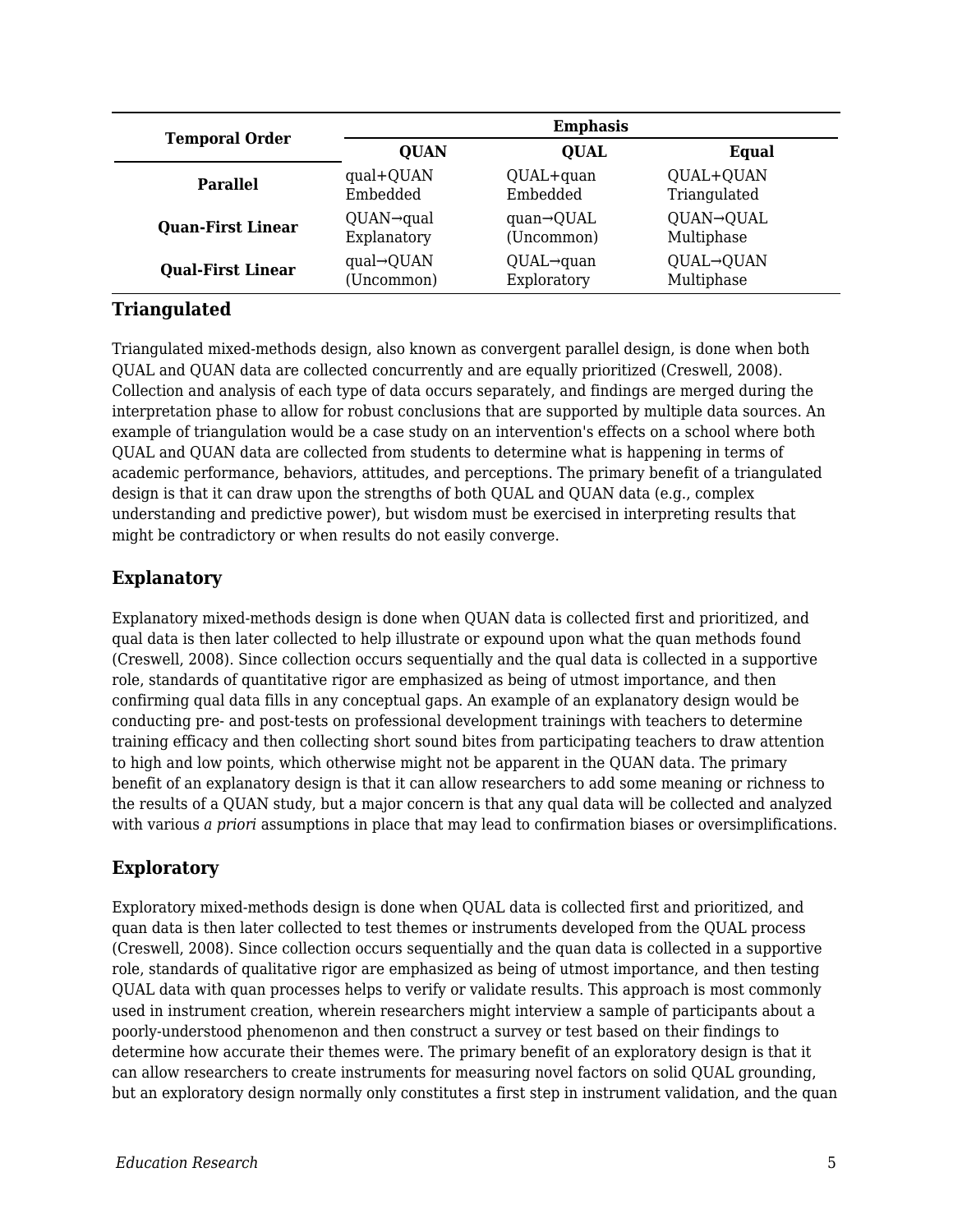component can lengthen the time and increase the cost of a study considerably.

#### **Embedded**

Embedded mixed-methods design is done in any setting where one method is prioritized and another method is used to supplement it (Creswell, 2008). Though generally done in parallel (qual+QUAN or QUAL+quan), embedded designs can be sequential, and the data collection and analyses processes are separate and are used to answer different questions, such as "RQ1: How were student scores influenced by the intervention?" (QUAN) and "RQ2: What was the intervention like for them as they experienced it?" (qual). In this case, QUAN is prioritized simply because it is used to answer the primary research question, whereas qual is used to answer the secondary question, but the situation could be reversed depending upon the researcher's goal. Similar to triangulation, embedded designs are useful for augmenting results with diverse data, but since one source is deprioritized, the secondary research question may be somewhat trivialized or not as rigorously answered as it could be.

#### **Transformative**

Transformative mixed-methods design builds upon one or more of the aforementioned designs but orients its efforts toward achieving some form of social change or educational improvement (Creswell, 2008). This imposes ideologies or value systems to the design's activities (typically through the lens of critical theory, emancipation, or liberation) and means that any results of the mixedmethods study will yield suggestions or moral mandates for societal reforms.

#### **Multiphase**

Multiphase mixed-methods design applies iteration to one or more of the aforementioned designs (Creswell, 2008), iteratively prioritizing both QUAL and QUAN methods in cycles. This occurs across multiple studies as QUAL and QUAN methods build upon one another to answer progressing research questions within larger research programs and means that multiphase design might be an accurate descriptor for long-term research agendas held by researchers or labs, but the term should rarely (if ever) be used to describe a single study.

### **Guidelines for Good Mixed-Methods Research**

As with any approach to research, there are ways of doing mixed methods well and ways to do it poorly. There is also responsible and ethical use of mixed methods as well as irresponsible or unethical use. Here I will touch on a few considerations to help guide you in engaging in mixed methods in a manner that is both effective and responsible.

#### **1. Align Methods and Research Questions**

All good research effectively aligns research questions with methods, because if the methods we are using cannot answer the questions we are asking, then what is the point of doing research? With mixed methods, this means that we need to ask questions that align with both qual and quan methods and that we properly apply the data collected via each method toward answering its specific question.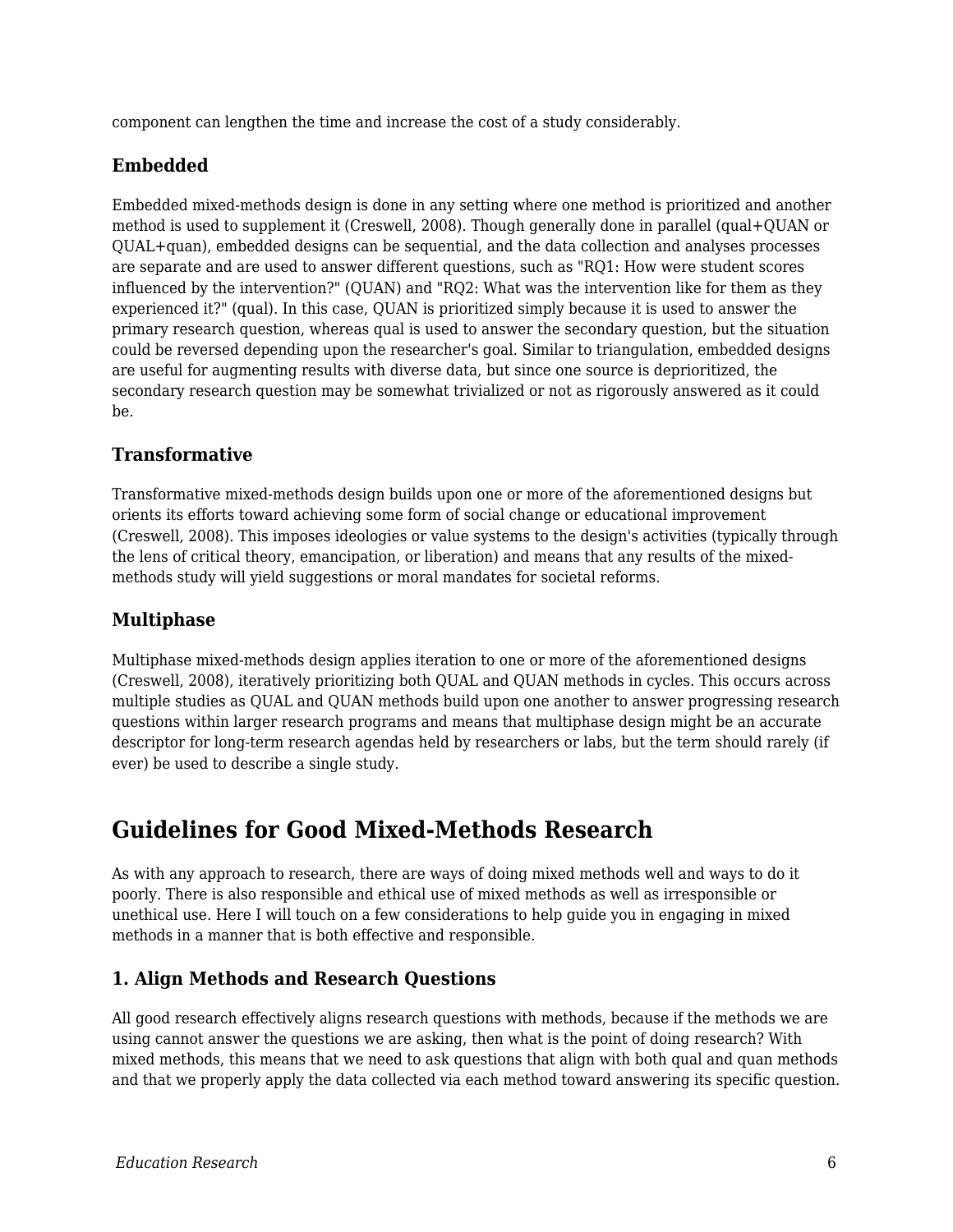#### **2. Abide by Both Qualitative and Quantitative Standards of Rigor**

Most researchers are not deeply trained in both qual and quan methods, which means that when they engage in mixed methods work they will often adhere to standards of rigor for the method they are familiar with but fail to do so for the other. This leads to sloppy mixed methods, which I explore elsewhere as irresponsible opportunism (Kimmons & Johnstun, 2019), and seeks to show (at least on the surface) an interest in pluralistic approaches to inquiry that have been adopted by divergent communities without actually adhering to the standards established by those communities.

All this means is that if we are claiming to do qual, then we should actually do qual, and if we are claiming to do quan, we should actually do quan. We should not merely do qual and then sprinkle in a smattering of numbers and call it mixed methods. Similarly, we should not merely do quan and then sprinkle in a few quotes and call it mixed methods. Good mixed methods honors both traditions of inquiry, which requires researchers to abide by certain standards of rigor to ensure that results are valid, trustworthy, etc.

#### **3. Collaborate with Diverse Researchers**

Because the paradigms undergirding qual and quan methods are so divergent, it is difficult for a single researcher (or even a team of similarly-trained researchers) to do mixed methods well, because they will inevitably operate under the assumptions of a dominant paradigm. To combat this, we should build our research teams with complementary skills to ensure that both qual and quan methods are correctly done and that the communities that are drawn to each approach will agree that we have done it justice.

### **References**

Creswell, J. W. (2008). *Educational research: Planning, conducting, and evaluating quantitative and qualitative research (third edition)*. Upper Saddle River, NJ: Pearson.

Kimmons, R., & Johnstun, K. (2019). Navigating paradigms in educational technology. *TechTrends, 63*(5), 631-641. doi:10.1007/s11528-019-00407-0